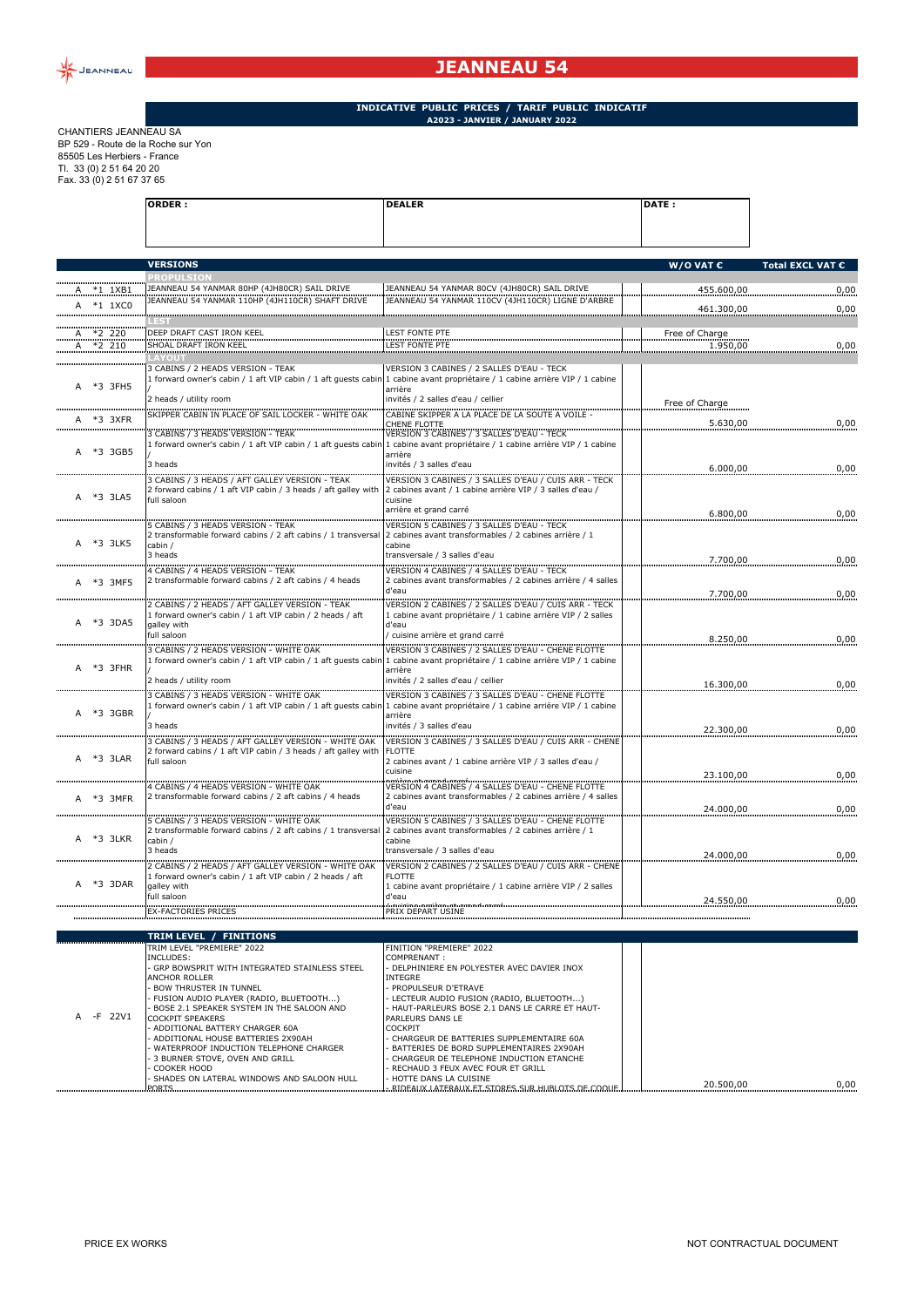|          | TRIM LEVEL "PREFERENCE" 2022                 | FINITION "PREFERENCE" 2022                      |           |      |
|----------|----------------------------------------------|-------------------------------------------------|-----------|------|
|          | INCLUDES:                                    | COMPRENANT:                                     |           |      |
|          | GRP BOWSPRIT WITH INTEGRATED STAINLESS STEEL | - DELPHINIERE EN POLYESTER AVEC DAVIER INOX     |           |      |
|          | <b>ANCHOR ROLLER</b>                         | INTEGRE                                         |           |      |
|          | <b>BOW THRUSTER IN TUNNEL</b>                | - PROPULSEUR D'ETRAVE                           |           |      |
|          | FUSION AUDIO PALYER (RADIO, BLUETOOTH)       | · LECTEUR AUDIO FUSION (RADIO, BLUETOOTH)       |           |      |
|          | BOSE 2.1 SPEAKER SYSTEM IN THE SALOON AND    | - HAUT-PARLEURS BOSE 2.1 DANS LE CARRE ET HAUT- |           |      |
|          | <b>COCKPIT SPEAKERS</b>                      | PARLEURS DANS LE                                |           |      |
|          | ADDITIONAL BATTERY CHARGER 60AIT             | <b>COCKPIT</b>                                  |           |      |
|          | ADDITIONAL HOUSE BATTERIES 2X90AH            | - CHARGEUR DE BATTERIES SUPPLEMENTAIRE 60A      |           |      |
| -F 22V2A | · INVERTER 2000W                             | 2 BATTERIES AGM SUPPL 90AH (EN PLUS DES 4       |           |      |
|          | WATERPROOF INDUCTION TELEPHONE CHARGER       | BATTERIES AGM 95AH STD)                         |           |      |
|          | 3 BURNER STOVE, OVEN AND GRILL               | CONVERTISSEUR 2000W                             |           |      |
|          | COOKER HOOD                                  | CHARGEUR DE TELEPHONE INDUCTION ETANCHE         |           |      |
|          | SHADES ON LATERAL WINDOWS AND SALOON HULL    | · RECHAUD 3 FEUX AVEC FOUR ET GRILL             |           |      |
|          | <b>PORTS</b>                                 | - HOTTE DANS LA CUISINE                         |           |      |
|          | 2 ELECTRIC "REWIND" HALYARD WINCHES          | RIDEAUX LATERAUX ET STORES SUR HUBLOTS DE COQUE |           |      |
|          | SECOND WINDLASS CONTROL AT HELM WITH CHAIN   | DANS LE CARRE                                   |           |      |
|          | <b>COUNTER</b>                               | - 2 WINCHS "REWIND" DE DRISSES ELECTRIQUES      |           |      |
|          | DOCK WATER CONNECTION                        | - DOUBLE COMMANDE GUINDEAU ET COMPTEUR DE       |           |      |
|          | COURTESY LIGHTING IN THE COCKPIT             | <b>CHAINE</b>                                   | 35.970.00 | 0,00 |
|          |                                              |                                                 |           |      |

|                   | <b>SELLERIES</b><br><b>UPHOLSTERY</b>                 |                                             |                |      |
|-------------------|-------------------------------------------------------|---------------------------------------------|----------------|------|
| *5 5GB01          | UPHOLSTERY "AMBIANCE IVORY PVC"                       | SELLERIE AMBIANCE PVC IVORY                 | Free of Charge |      |
| 5GB22<br>$*5$     | UPHOLSTERY "AMBIANCE DROM CREAM"                      | <b>ISELLERIE AMBIANCE DROM CREAM</b>        | 1.570.00       | 0.00 |
| EX<br>5DA62       | <b>IUPHOLSTERY "AMBIANCE LEATHER DUKE WHITE"</b>      | ISELLERIE AMBIANCE CUIR DUKE WHITE          | 10.250.00      | 0.00 |
| EX<br>5DA64       | <b>IUPHOLSTERY "AMBIANCE LEATHER DUKE BLUE NIGHT"</b> | ISELLERIE AMBIANCE CUIR DUKE BLUE NIGHT     | 10.250.00      | 0.00 |
| EX<br>5DA63       | UPHOLSTERY "AMBIANCE LEATHER DUKE CHOCOLAT"           | ISELLERIE AMBIANCE CUIR DUKE CHOCOLAT       | 10.250.00      | 0.00 |
| EX<br>5DA65       | <b>IUPHOLSTERY "AMBIANCE LEATHER LUGANO MASTIC"</b>   | SELLERIE AMBIANCE CUIR LUGANO MASTIC        | 15.900.00      | 0.00 |
| EX<br>5DA66<br>∗ҕ | <b>IUPHOLSTERY "AMBIANCE LEATHER LUGANO SAPHIR"</b>   | <b>SELLERIE AMBIANCE CUIR LUGANO SAPHIR</b> | 15.900.00      | 0.00 |

|                         | <b>OPTIONS</b>                                                                                                                                                                                                                                                                                   |                                                                                                                                                                                                                                                                                                           |           |      |
|-------------------------|--------------------------------------------------------------------------------------------------------------------------------------------------------------------------------------------------------------------------------------------------------------------------------------------------|-----------------------------------------------------------------------------------------------------------------------------------------------------------------------------------------------------------------------------------------------------------------------------------------------------------|-----------|------|
|                         |                                                                                                                                                                                                                                                                                                  |                                                                                                                                                                                                                                                                                                           |           |      |
| -P A1A                  | PERFORMANCE PACK<br>INCLUDES:<br>PERFORMANCE MAINSAIL IN DCX GREY<br>FURLING PERFORMANCE GENOA IN DCX GREY<br>PERFORMANCE VINYL COACHROOF<br>DYNEEMA TEXTILE LIFELINES                                                                                                                           | PACK PERFORMANCE<br>COMPRENANT:<br>GRAND-VOILE PERFORMANCE EN DCX GRIS<br>GENOIS ENROULEUR PERFORMANCE EN DCX GRIS<br>DECO DE ROOF PERFORMANCE<br>FILIERES TEXTILE DYNEEMA                                                                                                                                | 14.630,00 | 0,00 |
| -P B100I                | TERRACE PACK WITH CUSHIONS - BORA BORA GREY<br><b>INCLUDES:</b><br>ELECTRIC, FOLDING AFT TERRACE<br>WIRELESS REMOTE CONTROL TO OPEN AND CLOSE<br>TERRACE<br>LARGE, COMFORTABLE SWIM LADDER<br>TEAK BATTENS ON TERRACE<br>TEAK BATTENS ON ENTIRE COCKPIT FLOOR<br>TRANSAT CUSHIONS BORA BORA GREY | PACK TERRASSE AVEC COUSSINS - BORA BORA GREY<br>COMPRENANT:<br>TERRASSE REPLIABLE ELECTRIQUE<br>TELECOMMANDE SANS FILS POUR OUVRIR ET FERMER LA<br><b>TERRASSE</b><br>GRANDE ECHELLE DE BAIN<br>LATTAGE TECK SUR TERRASSE<br>LATTAGE TECK SUR RESTE DU FOND DE COCKPIT<br>COUSSINS TRANSAT BORA BORA GREY | 20.570,00 | 0,00 |
|                         | FORWARD SUN DECK PACK - BORA BORA GREYEY                                                                                                                                                                                                                                                         | PACK BAIN DE SOLEIL AVANT - BORA BORA GREY                                                                                                                                                                                                                                                                |           |      |
| $-P$ B <sub>202</sub> B | INCLUDES:<br>SUNDECK MATTRESS IN BORA BORA GREY<br>ATTACHEMENT POINTS FOR MATTRESS<br>RETRACTABLE BIMINI IN SUNBRELLA ARDOISE<br>TEAK BATTENS IN SUNDECK AREA                                                                                                                                    | COMPRENANT:<br>MATELAS DE BAIN DE SOLEIL AVANT EN BORA BORA<br><b>GREY</b><br>FIXATIONS POUR MATELAS<br>BIMINI ESCAMOTABLE EN SUNBRELLA ARDOISE<br>LATTAGE TECK DANS LA ZONE DU BAIN DE SOLEIL                                                                                                            |           |      |
|                         | <b>INDIVIDUAL PACK - PVC IVORY</b>                                                                                                                                                                                                                                                               | PACK INDIVIDUAL - PVC IVORY                                                                                                                                                                                                                                                                               | 4.620,00  | 0,00 |
| -P L101                 | INCLUDES:<br>- LEATHER HANDLES FOR FORWARD CABIN DOOR<br>UPHOLSTERED SOFA SKIRTING IN MAIN SALOON<br>UPHOLSTERED HEADBOARD FOR VIP CABIN<br>UPHOLSTERED BED SKIRTING IN VIP CABIN                                                                                                                | COMPRENANT:<br>POIGNEE DE PORTE EN CUIR POUR LA CABINE AVANT<br>BANDEAU DE SOFA MOLLETONNE DANS LE CARRE<br>TETE DE LIT DANS LA CABINE VIP<br>BANDEAU DE LIT MOLLETONNE DANS LA CABINE VIP                                                                                                                |           |      |
|                         |                                                                                                                                                                                                                                                                                                  |                                                                                                                                                                                                                                                                                                           | 2.790,00  | 0,00 |
| -P L122                 | INDIVIDUAL PACK - DA DROM CREAM<br><b>INCLUDES:</b><br>- LEATHER HANDLES FOR FORWARD CABIN DOOR<br>UPHOLSTERED SOFA SKIRTING IN MAIN SALOON<br>UPHOLSTERED HEADBOARD FOR VIP CABIN<br>UPHOLSTERED BED SKIRTING IN VIP CABIN                                                                      | PACK INDIVIDUAL - DA DROM CREAM<br>COMPRENANT:<br>POIGNEE DE PORTE EN CUIR POUR LA CABINE AVANT<br>BANDEAU DE SOFA MOLLETONNE DANS LE CARRE<br>TETE DE LIT DANS LA CABINE VIP<br>BANDEAU DE LIT MOLLETONNE DANS LA CABINE VIP                                                                             |           |      |
|                         |                                                                                                                                                                                                                                                                                                  |                                                                                                                                                                                                                                                                                                           | 3.100,00  | 0,00 |
| -P L123                 | <b>INDIVIDUAL PACK - DA DROM TAUPE</b><br>INCLUDES:<br>LEATHER HANDLES FOR FORWARD CABIN DOOR<br>UPHOLSTERED SOFA SKIRTING IN MAIN SALOON<br>UPHOLSTERED HEADBOARD FOR VIP CABIN<br>UPHOLSTERED BED SKIRTING IN VIP CABIN                                                                        | PACK INDIVIDUAL - DA DROM TAUPE<br>COMPRENANT:<br>POIGNEE DE PORTE EN CUIR POUR LA CABINE AVANT<br>BANDEAU DE SOFA MOLLETONNE DANS LE CARRE<br>TETE DE LIT DANS LA CABINE VIP<br>BANDEAU DE LIT MOLLETONNE DANS LA CABINE VIP                                                                             |           |      |
|                         |                                                                                                                                                                                                                                                                                                  |                                                                                                                                                                                                                                                                                                           | 3.100,00  | 0,00 |
| $-P$ $L130$             | <b>INDIVIDUAL PACK - DA DYNA PEARL</b><br><b>INCLUDES:</b><br>LEATHER HANDLES FOR FORWARD CABIN DOOR<br>UPHOLSTERED SOFA SKIRTING IN MAIN SALOON<br>UPHOLSTERED HEADBOARD FOR VIP CABIN<br>UPHOLSTERED BED SKIRTING IN VIP CABIN                                                                 | PACK INDIVIDUAL - DA DYNA PEARL<br>COMPRENANT:<br>POIGNEE DE PORTE EN CUIR POUR LA CABINE AVANT<br>BANDEAU DE SOFA MOLLETONNE DANS LE CARRE<br>TETE DE LIT DANS LA CABINE VIP<br>BANDEAU DE LIT MOLLETONNE DANS LA CABINE VIP                                                                             |           |      |
|                         |                                                                                                                                                                                                                                                                                                  |                                                                                                                                                                                                                                                                                                           | 3.100,00  | 0,00 |
| A -P L131               | INDIVIDUAL PACK - DYNA MARINE<br>INCLUDES:<br>LEATHER HANDLES FOR FORWARD CABIN DOOR<br>UPHOLSTERED SOFA SKIRTING IN MAIN SALOON<br>UPHOLSTERED HEADBOARD FOR VIP CABIN<br>UPHOLSTERED BED SKIRTING IN VIP CABIN                                                                                 | PACK INDIVIDUAL - DYNA MARINE<br>COMPRENANT:<br>POIGNEE DE PORTE EN CUIR POUR LA CABINE AVANT<br>BANDEAU DE SOFA MOLLETONNE DANS LE CARRE<br>TETE DE LIT DANS LA CABINE VIP<br>BANDEAU DE LIT MOLLETONNE DANS LA CABINE VIP                                                                               |           |      |
|                         | INDIVIDUAL PACK - DUKE WHITE LEATHER                                                                                                                                                                                                                                                             | PACK INDIVIDUAL - CUIR DUKE WHITE                                                                                                                                                                                                                                                                         | 3.100,00  | 0,00 |
| A -P L162               | <b>INCLUDES:</b><br>LEATHER HANDLES FOR FORWARD CABIN DOOR<br>- UPHOLSTERED SOFA SKIRTING IN MAIN SALOON<br>UPHOLSTERED HEADBOARD FOR VIP CABIN<br>UPHOLSTERED BED SKIRTING IN VIP CABIN                                                                                                         | COMPRENANT:<br>POIGNEE DE PORTE EN CUIR POUR LA CABINE AVANT<br>BANDEAU DE SOFA MOLLETONNE DANS LE CARRE<br>TETE DE LIT DANS LA CABINE VIP<br>BANDEAU DE LIT MOLLETONNE DANS LA CABINE VIP                                                                                                                |           |      |
|                         |                                                                                                                                                                                                                                                                                                  |                                                                                                                                                                                                                                                                                                           | 4.900.00  | 0.00 |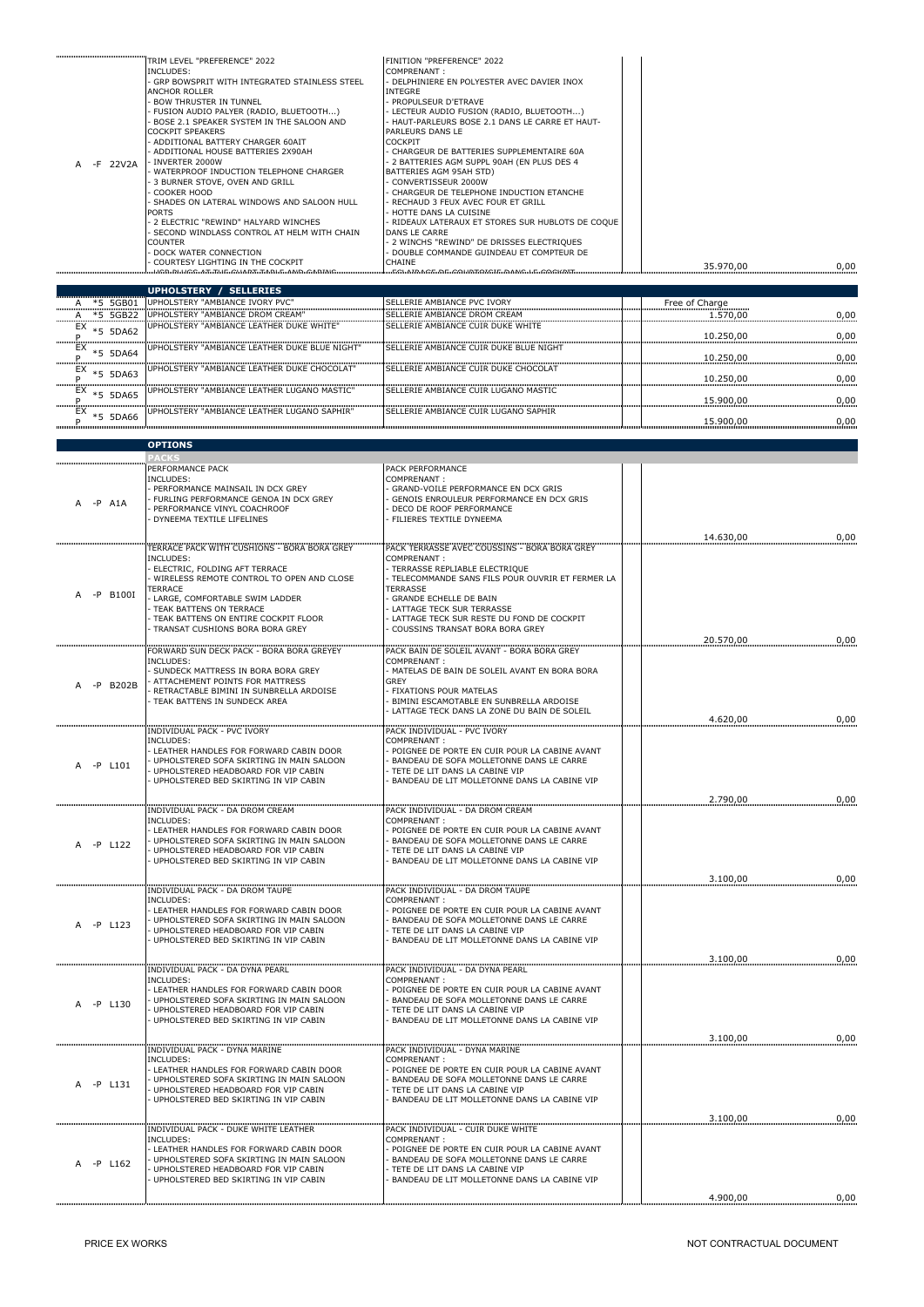| -P L163                          | INDIVIDUAL PACK - DUKE CHOCOLAT LEATHER<br>INCLUDES:<br>LEATHER HANDLES FOR FORWARD CABIN DOOR<br>UPHOLSTERED SOFA SKIRTING IN MAIN SALOON                                                                                                                                                                                                                                                                                                                                            | PACK INDIVIDUAL - CUIR DUKE CHOCOLAT<br>COMPRENANT:<br>POIGNEE DE PORTE EN CUIR POUR LA CABINE AVANT<br>BANDEAU DE SOFA MOLLETONNE DANS LE CARRE                                                                                                                                                                                                                                                                                                                                                                |                      |              |
|----------------------------------|---------------------------------------------------------------------------------------------------------------------------------------------------------------------------------------------------------------------------------------------------------------------------------------------------------------------------------------------------------------------------------------------------------------------------------------------------------------------------------------|-----------------------------------------------------------------------------------------------------------------------------------------------------------------------------------------------------------------------------------------------------------------------------------------------------------------------------------------------------------------------------------------------------------------------------------------------------------------------------------------------------------------|----------------------|--------------|
|                                  | UPHOLSTERED HEADBOARD FOR VIP CABIN<br>UPHOLSTERED BED SKIRTING IN VIP CABIN                                                                                                                                                                                                                                                                                                                                                                                                          | TETE DE LIT DANS LA CABINE VIP<br>BANDEAU DE LIT MOLLETONNE DANS LA CABINE VIP                                                                                                                                                                                                                                                                                                                                                                                                                                  | 4.900,00             | 0,00         |
| A -P L164                        | INDIVIDUAL PACK - DUKE BLUE NIGHT LEATHER<br>INCLUDES:<br>LEATHER HANDLES FOR FORWARD CABIN DOOR<br>UPHOLSTERED SOFA SKIRTING IN MAIN SALOON<br>UPHOLSTERED HEADBOARD FOR VIP CABIN<br>UPHOLSTERED BED SKIRTING IN VIP CABIN                                                                                                                                                                                                                                                          | PACK INDIVIDUAL - CUIR DUKE BLUE NIGHT<br>COMPRENANT:<br>POIGNEE DE PORTE EN CUIR POUR LA CABINE AVANT<br>BANDEAU DE SOFA MOLLETONNE DANS LE CARRE<br>TETE DE LIT DANS LA CABINE VIP<br>BANDEAU DE LIT MOLLETONNE DANS LA CABINE VIP                                                                                                                                                                                                                                                                            |                      |              |
|                                  | INDIVIDUAL PACK - LUGANO MASTIC LEATHER                                                                                                                                                                                                                                                                                                                                                                                                                                               | PACK INDIVIDUAL - CUIR LUGANO MASTIC                                                                                                                                                                                                                                                                                                                                                                                                                                                                            | 4.900,00             | 0,00         |
| A -P L165                        | INCLUDES:<br>LEATHER HANDLES FOR FORWARD CABIN DOOR<br>UPHOLSTERED SOFA SKIRTING IN MAIN SALOON<br>UPHOLSTERED HEADBOARD FOR VIP CABIN<br>UPHOLSTERED BED SKIRTING IN VIP CABIN                                                                                                                                                                                                                                                                                                       | COMPRENANT:<br>POIGNEE DE PORTE EN CUIR POUR LA CABINE AVANT<br>BANDEAU DE SOFA MOLLETONNE DANS LE CARRE<br>TETE DE LIT DANS LA CABINE VIP<br>BANDEAU DE LIT MOLLETONNE DANS LA CABINE VIP                                                                                                                                                                                                                                                                                                                      |                      |              |
|                                  | INDIVIDUAL PACK - LUGANO SAPHIR LEATHER                                                                                                                                                                                                                                                                                                                                                                                                                                               | PACK INDIVIDUAL - CUIR LUGANO SAPHIR                                                                                                                                                                                                                                                                                                                                                                                                                                                                            | 6.150,00             | 0,00         |
| -P L166                          | INCLUDES:<br>LEATHER HANDLES FOR FORWARD CABIN DOOR<br>UPHOLSTERED SOFA SKIRTING IN MAIN SALOON<br>UPHOLSTERED HEADBOARD FOR VIP CABIN<br>UPHOLSTERED BED SKIRTING IN VIP CABIN                                                                                                                                                                                                                                                                                                       | COMPRENANT:<br>POIGNEE DE PORTE EN CUIR POUR LA CABINE AVANT<br>BANDEAU DE SOFA MOLLETONNE DANS LE CARRE<br>TETE DE LIT DANS LA CABINE VIP<br>BANDEAU DE LIT MOLLETONNE DANS LA CABINE VIP                                                                                                                                                                                                                                                                                                                      |                      |              |
| -P L222<br><u>А.</u>             | INDIVIDUAL PACK - DROM CREAM                                                                                                                                                                                                                                                                                                                                                                                                                                                          | PACK INDIVIDUAL - DROM CREAM                                                                                                                                                                                                                                                                                                                                                                                                                                                                                    | 6.150,00<br>3.100,00 | 0,00<br>0,00 |
| A - P L223                       | <b>INDIVIDUAL PACK - DROM TAUPE</b><br>INDIVIDUAL PACK - DYNA PEARL                                                                                                                                                                                                                                                                                                                                                                                                                   | PACK INDIVIDUAL - DROM TAUPE<br>PACK INDIVIDUAL - DYNA PEARL                                                                                                                                                                                                                                                                                                                                                                                                                                                    | 3.100,00<br>3.100,00 | 0,00<br>0,00 |
| $A - P$ L230<br>$-P$ $L231$<br>A | <b>INDIVIDUAL PACK - DYNA MARINE</b>                                                                                                                                                                                                                                                                                                                                                                                                                                                  | PACK INDIVIDUAL - DYNA MARINE                                                                                                                                                                                                                                                                                                                                                                                                                                                                                   | 3.100,00             | 0,00         |
| -P R22A                          | ELECTRONIC PACK 2022 CRUISING<br>INCLUDES:<br>1 RAYMARINE 170s MULTIFUNCTION DISPLAY<br>1 DEPTH-SPEED SENSOR<br>1 MASTHEAD WIND SENSOR<br>1 RAYMARINE RAY90 VHF<br>1 RAYMARINE p70s AUTOPILOT + ACU400 CORE UNIT<br>AND GYROCOMPAS<br>GPS Raymarine AxiomPro 9 display recommended for chart                                                                                                                                                                                          | PACK ELECTRONIQUE 2022 CRUISING<br>COMPRENANT:<br>- 1 AFFICHEUR RAYMARINE i70s MULTIFONCTIONS<br>- 1 CAPTEUR LOCH-SONDEUR<br>1 GIROUETTE ET ANEMOMETRE<br>- 1 VHF RAYMARINE RAY90<br>- 1 PILOTE AUTOMATIQUE RAYMARINE p70s +<br>CALCULATEUR ACU400 +GYROCOMPAS<br>Ecran Raymarine AxiomPro 9 recommandé à la table à                                                                                                                                                                                            |                      |              |
|                                  | able, optional<br>PACK ELECTRONIC 2022 OFFSHORE                                                                                                                                                                                                                                                                                                                                                                                                                                       | cartes, en option<br>PACK ELECTRONIQUE 2022 OFFSHORE                                                                                                                                                                                                                                                                                                                                                                                                                                                            | 7.660,00             | 0,00         |
| -P R22B                          | INCLUDES:<br>1 RAYMARINE 170s MULTIFUNCTION DISPLAY<br>1 DEPTH-SPEED SENSOR<br>1 MASTHEAD WIND SENSOR<br>1 RAYMARINE RAY91 VHF with integrated AIS receiver<br>1 RAYMARINE p70s AUTOPILOT + ACU400 CORE UNIT<br>AND GYROCOMPAS<br>1 AUTOPILOT WIRELESS REMOTE CONTROL (SMART<br>CONTROLLER)<br>2 GPS RAYMARINE AXIOM+ 9 MULTIFUNCTION<br>TOUCHSCREEN DISPLAYS WITH<br>WIFI                                                                                                            | COMPRENANT:<br>- 1 AFFICHEUR RAYMARINE i70s MULTIFONCTIONS<br>1 CAPTEUR LOCH-SONDEUR<br>1 GIROUETTE ET ANEMOMETRE<br>- 1 VHF RAYMARINE RAY91 avec recepteur AIS intégré<br>- 1 PILOTE AUTOMATIQUE RAYMARINE p70s +<br>CALCULATEUR ACU400 +GYROCOMPAS<br>- 1 TELECOMMANDE DE PILOTE AUTOMATIQUE (SMART<br>CONTROLLER)<br>2 GPS MULTIFONCTIONS TACTILES RAYMARINE AXIOM+ 9<br>WIFI<br>2 CONSOLES DE BARRE POLYESTER                                                                                               |                      |              |
|                                  | 2 GRP INSTRUMENT CONSOLES<br>NAVIONICS.CHARTSILVER                                                                                                                                                                                                                                                                                                                                                                                                                                    | CARTOGRAPHIE NAVIONICS SILVER                                                                                                                                                                                                                                                                                                                                                                                                                                                                                   | 17.000,00            | 0,00         |
| A -P R22C                        | PACK ELECTRONIC 2022 OCEAN<br>INCLUDES:<br>1 RAYMARINE 170s MULTIFUNCTION DISPLAY<br>1 DEPTH-SPEED SENSOR<br>1 MASTHEAD WIND SENSOR<br>1 RAYMARINE RAY90 VHF<br>1 AIS 700NM RAYMARINE TRANSCEIVER<br>1 EXTERNAL RAY60-70-90 HANDSET<br>1 RAYMARINE p70s AUTOPILOT + ACU400 CORE UNIT<br>AND GYROCOMPAS<br>1 AUTOPILOT WIRELESS REMOTE CONTROL (SMART<br>CONTROLLER)<br>2 GPS RAYMARINE AXIOMPRO 9 MULTIFUNCT<br>TOUCHSCREEN DISPLAYS WITH WIFI<br>1 RAYMARINE QUANTUM 2 RADAR DOPPLER | PACK ELECTRONIQUE 2022 OCEAN<br>COMPRENANT:<br>- 1 AFFICHEUR RAYMARINE i70s MULTIFONCTIONS<br>- 1 CAPTEUR LOCH-SONDEUR<br>1 GIROUETTE ET ANEMOMETRE<br>1 VHF RAYMARINE RAY90<br>- 1 TRANSPONDEUR RAYMARINE AIS 700NM<br>- 1 COMBINE VHF EXTERIEUR RAY60-70-90<br>- 1 PILOTE AUTOMATIQUE RAYMARINE p70s +<br>CALCULATEUR ACU400 +GYROCOMPAS<br>1 TELECOMMANDE DE PILOTE AUTOMATIQUE (SMART<br>CONTROLLER)<br>2 GPS MULTIFONCTIONS TACTILES RAYMARINE<br>AXIOMPRO 9 WIFI<br>- 1 RADAR DOPPLER RAYMARINE OUANTUM 2 |                      |              |
|                                  | 2 GRP INSTRUMENT CONSOLES<br>NAVIONICS CHART +                                                                                                                                                                                                                                                                                                                                                                                                                                        | - 2 CONSOLES DE BARRE POLYESTER<br>CARTOGRAPHIE NAVIONICS +                                                                                                                                                                                                                                                                                                                                                                                                                                                     | 25.470,00            | 0,00         |
|                                  | UNNING RIGGING<br>RUNNING RIGGING FOR ASYMMETRICAL                                                                                                                                                                                                                                                                                                                                                                                                                                    | GREEMENT DE SPI ASYMETRIQUE AVEC SOUS-BARBE                                                                                                                                                                                                                                                                                                                                                                                                                                                                     |                      |              |
| A AC B05                         | <b>FITTING</b><br>SELF-TACKING JIB HARDWARE                                                                                                                                                                                                                                                                                                                                                                                                                                           | <b>ACCASTILLAGE FOC AUTOVIREUR</b>                                                                                                                                                                                                                                                                                                                                                                                                                                                                              | 1.950,00             | 0,00         |
| A AC D20                         |                                                                                                                                                                                                                                                                                                                                                                                                                                                                                       |                                                                                                                                                                                                                                                                                                                                                                                                                                                                                                                 | 1.650,00             | 0,00         |
|                                  | <b>STANDING RIGGING</b><br>ELECTRIC GENOA FURLER                                                                                                                                                                                                                                                                                                                                                                                                                                      | ENROULEUR DE GENOIS ELECTRIQUE                                                                                                                                                                                                                                                                                                                                                                                                                                                                                  |                      |              |
| A AD C03                         |                                                                                                                                                                                                                                                                                                                                                                                                                                                                                       |                                                                                                                                                                                                                                                                                                                                                                                                                                                                                                                 | 9.260,00             | 0,00         |
| A AD C53                         | STAYSAIL FURLER (WITHOUT SAIL)                                                                                                                                                                                                                                                                                                                                                                                                                                                        | ENROULEUR TRINQUETTE MANUEL (SANS VOILE)                                                                                                                                                                                                                                                                                                                                                                                                                                                                        | 2.670,00             | 0,00         |
| A AD D04                         | RELEASABLE FORESTAY<br>Not compatible with self-tacking jib                                                                                                                                                                                                                                                                                                                                                                                                                           | ETAI TRINQUETTE LARGABLE + PALAN<br>Incompatible avec l'option foc autovireur                                                                                                                                                                                                                                                                                                                                                                                                                                   | 3.060,00             | 0,00         |
| EX<br>AD D21                     | <b>HYDRAULIC ADJUSTABLE BACKSTAY</b><br>Not compatible with furling mast                                                                                                                                                                                                                                                                                                                                                                                                              | PATARAS HYDRAULIOUE<br>Incompatible avec le mât enrouleur                                                                                                                                                                                                                                                                                                                                                                                                                                                       | 3.080,00             | 0,00         |
|                                  | <b>RUNNING RIGGING</b><br>2 ELECTRIC GENOA WINCHES 70.2                                                                                                                                                                                                                                                                                                                                                                                                                               | 2 WINCHS GENOIS ELECTRIQUES 70.2                                                                                                                                                                                                                                                                                                                                                                                                                                                                                |                      |              |
| A AU W13<br>.                    |                                                                                                                                                                                                                                                                                                                                                                                                                                                                                       |                                                                                                                                                                                                                                                                                                                                                                                                                                                                                                                 | 7.910,00             | 0,00         |
| A AU W16                         | 'REWIND" ELECTRIC PRIMARY WINCHES                                                                                                                                                                                                                                                                                                                                                                                                                                                     | WINCHS PRIMAIRES "REWIND" ELECTRIQUES                                                                                                                                                                                                                                                                                                                                                                                                                                                                           | 12.960,00            | 0,00         |
|                                  | SAILS                                                                                                                                                                                                                                                                                                                                                                                                                                                                                 |                                                                                                                                                                                                                                                                                                                                                                                                                                                                                                                 |                      |              |
| A AV D21E                        | GREY DCX UPGRADE SAILS FOR FURLING MAST<br>DCX grey furling mainsail and DCX grey genoa<br>Replace standard Dacron mainsail and genoa                                                                                                                                                                                                                                                                                                                                                 | VOILES POUR MAT ENROULEUR EN DCX GRIS<br>Grand-voile enrouleur en DCX gris et Génois en DCX gris<br>Remplacent la GV et le génois Dacron standard                                                                                                                                                                                                                                                                                                                                                               | 5.570,00             | 0,00         |
|                                  | SELF-TACKING STAYSAIL IN DCX GREY<br>Requires rigging for self tacking jib                                                                                                                                                                                                                                                                                                                                                                                                            | TRINQUETTE AUTOVIREUSE EN DCX GRIS<br>Nécessite l'accastillage de foc autovireur                                                                                                                                                                                                                                                                                                                                                                                                                                |                      |              |
| A AV G07                         | Requires staysail furler                                                                                                                                                                                                                                                                                                                                                                                                                                                              | Nécessite enrouleur de trinquette                                                                                                                                                                                                                                                                                                                                                                                                                                                                               | 4.550,00             | 0,00         |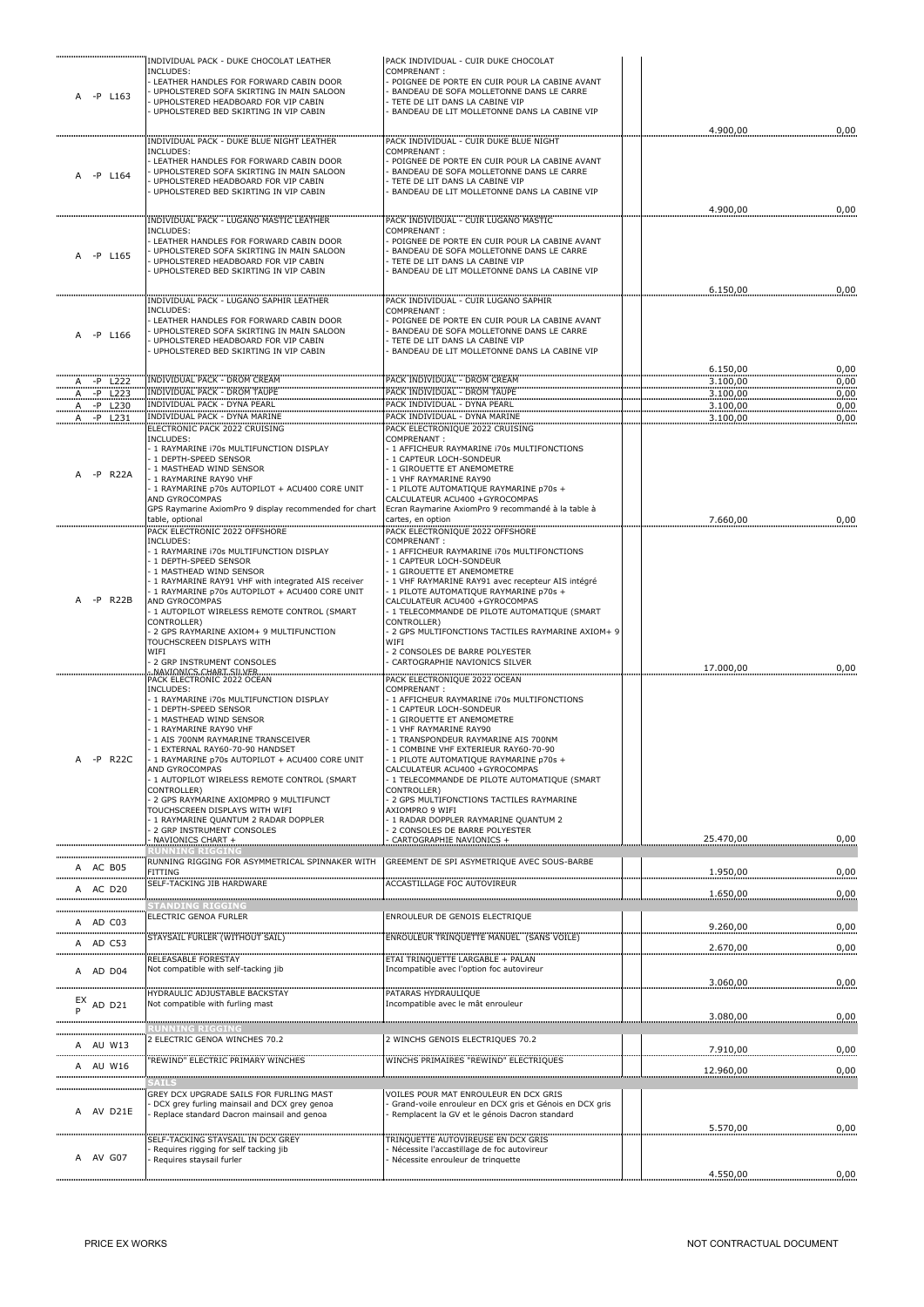|                            | SELF TACKING JIB IN DCX - PERFORMANCE MAST<br>Replaces the standard Dacron genoa                            | FOC AUTOVIREUR DCX GRIS - MAT PERFORMANCE<br>Remplace le génois Dacron standard                   |                       |              |
|----------------------------|-------------------------------------------------------------------------------------------------------------|---------------------------------------------------------------------------------------------------|-----------------------|--------------|
|                            | REQUIRES:                                                                                                   | NECESSITE:                                                                                        |                       |              |
| AV H02P<br>A               | self-tacking jib (already mandatory)<br>AND                                                                 | · l'accastillage de foc autovireur (déjà en obligation)                                           |                       |              |
|                            | Requires classic mast or optional AVD21E furling mast sail<br>upgrade                                       | Nécessite mat classique ou option upgrade voile mat<br>enrouleur AVD21E                           | 1.410,00              | 0,00         |
| $\frac{EX}{Y}$ AV H21      | CODE 0 SAIL (X-GRID MYLAR-ARAMID) ON FURLER                                                                 | VOILE CODE 0 (X-GRID MYLAR-ARAMID) + EMMAGASINEUR                                                 | 8.940,00              | 0,00         |
|                            | www.www.www.www.www.www.www.www.www.<br>IOORING AND ANCHOR LINES<br>NOMEN FOLDING CLEATS (6) ALONG BULWARKS | TAQUETS REPLIABLES NOMEN (6) SUR LE PAVOIS                                                        |                       |              |
| A BA B06                   | FAIRLEADS ON TRANSOM (2)                                                                                    | CHAUMARDS A L'ARRIERE (2)                                                                         | 12.420,00<br>336,00   | 0,00<br>0,00 |
| $A$ BA B20                 | <b>MOORING KIT</b>                                                                                          | <b>KIT AMARRAGE</b>                                                                               |                       |              |
| P.<br>$EX$ BA $M11$        | ANCHORING KIT                                                                                               | <b>KIT MOUILLAGE</b>                                                                              | 655,00                | 0,00         |
| .P                         | <b>MANAGEMON CONTROL</b>                                                                                    |                                                                                                   | 1.980,00              | 0,00         |
| $A$ BE $A15$               | FOLD-UP HELM SEATS                                                                                          | ASSISES BARREUR REPLIABLES                                                                        | 3.840.00              | 0,00         |
| A BE B02                   | RETRACTABLE DINGHY DAVITS (110KG)                                                                           | <b>BOSSOIRS RETRACTABLES (110KG)</b>                                                              | 4.620,00              | 0,00         |
| A BE C0271                 | SPRAYHOOD - ARDOISE<br><b>ATERAL BOARDING LADDERS</b>                                                       | CAPOTE DE ROOF - ARDOISE<br><b>ECHELLES DE COUPEE</b>                                             | 6.190,00              | 0,00         |
| A BE E01<br>A BE G02       | CRANE ON THE PUSHPIT FOR OUTBOARD MOTOR                                                                     | POTENCE SUR BALCON ARRIERE POUR MOTEUR HORS-                                                      | 1.295,00              | 0,00         |
|                            | HANDLING<br>PANEL COVERS - ARDOISE                                                                          | <b>BORD</b><br>HOUSSES DE CONSOLE - ARDOISE                                                       | 1.735,00              | 0,00         |
| A BE H0271                 | For consoles included in the cockpit-mounted GPS option                                                     | Adaptées aux consoles incluses dans option GPS cockpit                                            | 650,00                | 0,00         |
| A BE H0471                 | COCKPIT TABLE COVER - ARDOISE                                                                               | HOUSSE DE TABLE DE COCKPIT - ARDOISE                                                              | 450,00                | 0,00         |
| BE 10471<br>Α.<br>A BE P01 | BIMINI W/ INTEGRATED LED LIGHTING - ARDOISE<br><b>HYDRAULIC GANGWAY</b>                                     | BIMINI AVEC ECLAIRAGE LED - ARDOISE<br>PASSERELLE HYDRAULIQUE                                     | 5.570,00<br>10.800,00 | 0,00<br>0,00 |
| $EX$ BE S20                | <b>OUTBOARD ENGINE BRACKET</b>                                                                              | <b>SUPPORT MOTFUR HB</b>                                                                          |                       |              |
| .P                         | FOLDING COCKPIT TABLE WITH WOODEN LEAVES                                                                    | TABLE DE COCKPIT AVEC ABATTANTS BOIS                                                              | 208,00                | 0,00         |
| A BE T04                   | Note: the cockpit table is supplied without protective cover                                                | Attention : la table est fournie sans housse de protection                                        | 2.125,00              | 0,00         |
|                            | <b>ECK TO HULL JOINT</b><br>WOODEN RUBRAIL ON HULL SIDES                                                    | PROTECTIONS DE FLANCS DE COQUE EN BOIS MASSIF                                                     |                       |              |
| A BL A01                   |                                                                                                             |                                                                                                   | 2.130,00              | 0,00         |
|                            | <b>EXTERIOR CUSHIONS</b><br>COCKPIT CUSHIONS - BORA BORA GREY                                               | COUSSINS DE COCKPIT - BORA BORA GREY                                                              |                       |              |
| A BS C050I<br>A BS C080I   | CUSHIONS FOR FOLD-UP HELM SEATS - BORA BORA GREY                                                            | COUSSINS POUR ASSISES DE BARRES REPLIABLES - BORA                                                 | 4.950,00              | 0,00         |
|                            | SUN LOUNGER CUSHIONS FOR TERRACE - BORA BORA                                                                | <b>BORA GREY</b><br>COUSSINS TRANSAT POUR TERRASSE - BORA BORA GREY                               | 1.280,00              | 0,00         |
| A BS C160I                 | GREY                                                                                                        |                                                                                                   | 2.340,00              | 0,00         |
| A BS M010I                 | SUN MATTRESS ON FOREDECK - BORA BORA GREY                                                                   | MATELAS DE BAIN DE SOLEIL AVANT - BORA BORA GREY                                                  | 2.390,00              | 0,00         |
|                            | <b>STEERING SYSTEMS</b><br>COMPOSITE STEERING WHEELS (2)                                                    | BARRES A ROUE COMPOSITE (2)                                                                       |                       |              |
| $EX$ DO A08                |                                                                                                             |                                                                                                   | 1.800,00              | 0,00         |
|                            | ELECTRIC SEA PUMP FOR DECK WASHING IN ANCHOR                                                                | POMPE ELECTRIQUE DE LAVAGE PONT DANS BAILLE A                                                     |                       |              |
| EE B04<br>Α                | LOCKER                                                                                                      | <b>MOUILLAGE</b>                                                                                  | 1.030,00              | 0,00         |
|                            | <b>ENTERIOR WATER CIRCUIT</b><br>EXTRA WATER TANK (240 LITERS)                                              | RESERVOIR D'EAU SUPPLEMENTAIRE (240 LITRES)                                                       |                       |              |
| A EI H0104                 | Not compatible with additional fuel tank                                                                    | Incompatible avec l'option réservoir fuel supplémentaire                                          |                       |              |
|                            | ENTSALZUNGSANLAGE (100 LITERS/HOUR 230V/12V)                                                                | DESSALINISATEUR (100 LITRES/HEURE 230V/12V)                                                       | 1.205,00              | 0,00         |
| EI J11<br>A                | ECTRICAL APPLIANCES                                                                                         |                                                                                                   | 17.120,00             | 0,00         |
| A FA G37                   | GENERATOR 8KW 115V 2900RPM - WITH COCOON                                                                    | GROUPE ELECTROGENE 8KW 2900TR 115V - AVEC COCON                                                   |                       |              |
|                            | <b>OUSEHOLD APPLIANCES</b>                                                                                  |                                                                                                   | 19.970,00             | 0,00         |
|                            | ADDITIONAL FRIDGE IN FULL SALOON                                                                            | FRIGO SUPPLEMENTAIRE DANS LE GRAND CARRE                                                          |                       |              |
| A IA A03R5                 | Not compatible with icemaker                                                                                | Incompatible avec ice maker                                                                       | 1.805,00              | 0,00         |
| IA A1600<br><u>А.</u>      | ADDITIONAL FRIDGE IN THE UTILITY ROOM                                                                       | FRIGO SUPPLEMENTAIRE 12V DANS LE CELLIER                                                          | 2.690,00              | 0,00         |
| A IA A165                  | ADDITIONAL FRIDGE IN THE GALLEY<br>Not compatible with dishwasher, wine cabinet or ice maker                | FRIGO SUPPLEMENTAIRE DANS LA CUISINE<br>Incompatible avec lave-vaisselle, cave à vin ou ice maker |                       |              |
|                            |                                                                                                             |                                                                                                   | 2.025,00              | 0,00         |
| A IA C04C5                 | WINE CABINET 230V<br>Not compatible with dishwasher, additional fridge or ice                               | CAVE A VIN 230V<br>Incompatible avec lave-vaisselle, réfrigérateur                                |                       |              |
|                            | maker                                                                                                       | supplémentaire ou ice                                                                             | 2.750,00              | 0,00         |
|                            | ELECTRICAL COOKING PLATES AND OVEN 220V<br>Only compatible with the long galley in the saloon               | PLAQUE DE CUISSON ET FOUR ELECTRIQUE 230V<br>Uniquement pour cuisine en long dans le carré        |                       |              |
| A IA C105                  |                                                                                                             |                                                                                                   | 1.450,00              | 0,00         |
| A IA F035                  | MICROWAVE OVEN 230V<br>ICE MAKER 230V 50HZ                                                                  | FOUR MICRO-ONDES 230V<br>ICE MAKER 230V 50HZ                                                      | 930,00                | 0,00         |
| A IA 1025                  | Not compatible with dishwasher, additional fridge or wine                                                   | Incompatible avec lave-vaisselle, réfrigérateur                                                   |                       |              |
|                            | cabinet                                                                                                     | supplémentaire ou cave                                                                            | 3.270,00              | 0,00         |
| A IA L035                  | COMBINED WASHER / DRYER MACHINE<br>DISHWASHER (6 SETS)                                                      | <b>LAVE-LINGE SECHANT</b><br>LAVE-VAISSELLE DANS LA CUISINE ARRIERE                               | 2.385,00              | 0,00         |
| A IA L045                  | Not compatible with additional fridge, wine cabinet or ice<br>maker                                         | Incompatible avec réfrigérateur supplémentaire, cave à vin<br>ou                                  |                       |              |
|                            | <b>12V REFRIGERATOR UNIT IN COCKPIT TABLE</b>                                                               | UNITE REFRIGERANTE 12V DANS TABLE DE COCKPIT                                                      | 3.370,00              | 0,00         |
| A IA U01                   |                                                                                                             |                                                                                                   | 2.365,00              | 0,00         |
|                            | HEATING AND AIR CONDITIONNING SYSTEMS                                                                       |                                                                                                   |                       |              |
| A IC HO8XF<br>A IC H8GB5   | HEATING CONNECTION TO SKIPPER CABIN<br>DIESEL FORCED AIR HEATING                                            | RACCORD CHAUFFAGE A LA CABINE SKIPPER<br>CHAUFFAGE FUEL AIR PULSE                                 | 174,00<br>8.550,00    | 0,00<br>0,00 |
| A IC Z0XF5                 | AIR CONDITIONING CONNECTION TO SKIPPER CABIN                                                                | RACCORD CLIMATISATION A LA CABINE SKIPPER                                                         |                       |              |
| A IC Z3DA5                 | AIR CONDITIONING 230V/50HZ 44000 BTU                                                                        | CLIMATISATION 230V/50HZ 44000 BTU                                                                 | 426,00<br>21.910,00   | 0,00<br>0,00 |
|                            | <b>INTERIOR EOUIPMENT</b>                                                                                   |                                                                                                   |                       |              |
|                            | CROCKERY AND CUTLERY KIT VILLEROY & BOCH FOR 6<br>PEOPLE                                                    | KIT VAISSELLE VILLEROY & BOCH POUR 6 PERSONNES<br>COMPRENANT:                                     |                       |              |
|                            | INCLUDING:<br>PORCELAIN DINNER PLATE (X6)                                                                   | ASSIETTE PLATE EN PORCELAINE (X6)<br>ASSIETTE A DESSERT EN PORCELAINE (X6)                        |                       |              |
|                            | PORCELAIN DESSERT PLATE (X6)                                                                                | SALADIER EN PORCELAINE (X1)                                                                       |                       |              |
|                            | PORCELAIN SALAD BOWL (X1)<br>PORCELAIN LARGE BOWL (X6)                                                      | COUPE CREUSE EN PORCELAINE (X6)<br>KIT COUVERTS (1 FOURCHETTE, 1 COUTEAU, 1 GRANDE                |                       |              |
| II A13D2                   | - CUTLERY KIT (1 FORK, 1 KNIFE, 1 LARGE SPOON, 1<br>DESSERT                                                 | CUILLERE, 1 CUILLERE<br>A DESSERT) (X6)                                                           |                       |              |
|                            | SPOON) (X6)                                                                                                 | VERRE A VIN (X6)                                                                                  |                       |              |
|                            | WINE GLASS (X6)<br>WATER CUP (X6)                                                                           | GOBELET A EAU (X6)<br>MUG (X6)                                                                    |                       |              |
|                            | MUG (X6)<br>PORCELAIN COFFEE CUP AND SOYS CUP SET (X6)                                                      | ENSEMBLE TASSE A CAFE AVEC SOUS-TASSE EN<br>PORCELAINE (X6)                                       |                       |              |
|                            |                                                                                                             |                                                                                                   | 1.815,00              | 0,00         |